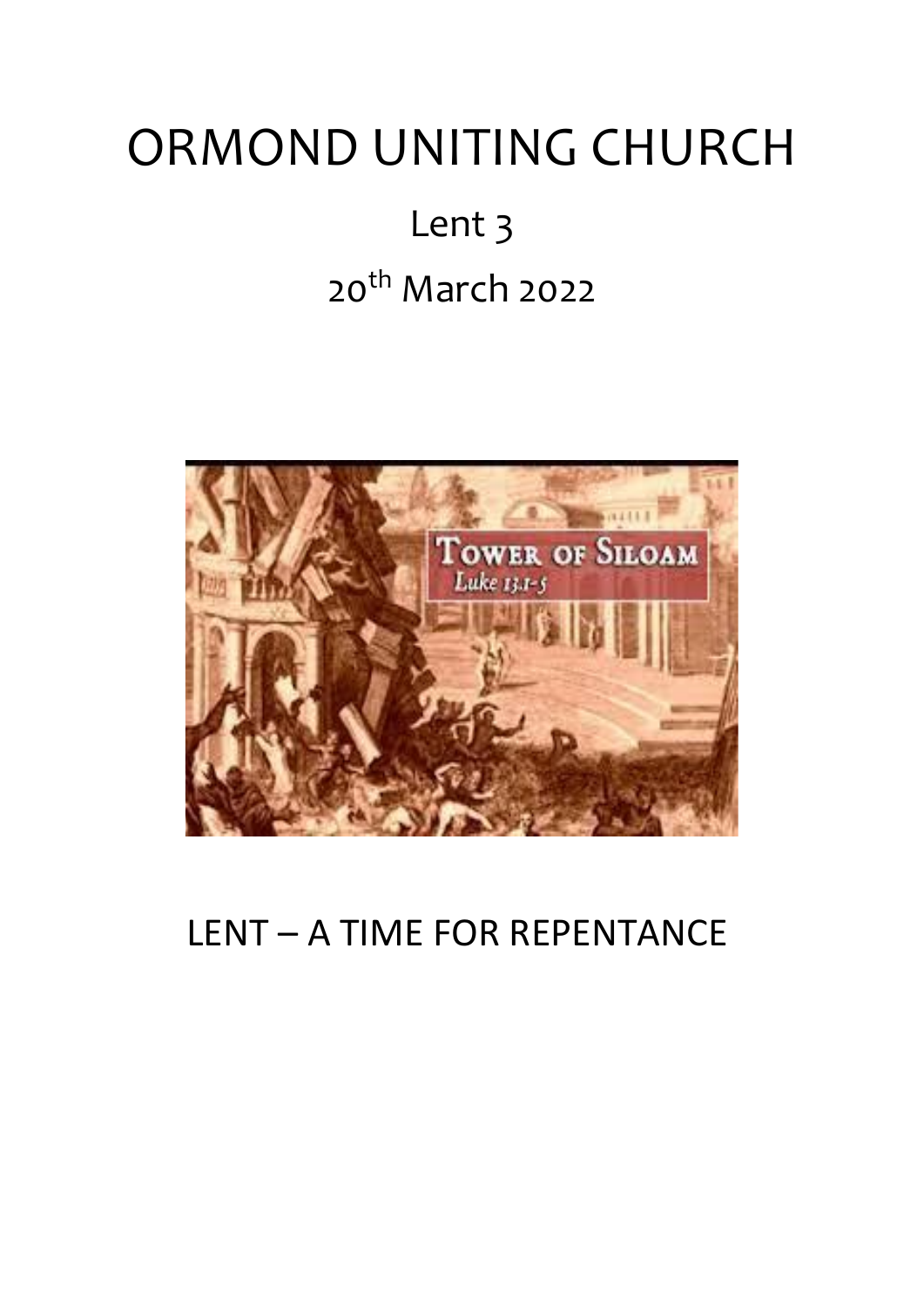## WORSHIP AT HOME

*This time is an opportunity to be still, seeking to be aware of the presence of God within.*

*Carve out a time for this practice; prepare yourself, as you might for a usual Sunday morning and remember that there are others from the congregation gathering at the same time as you. There are also many from the church around the globe who are gathering to seek the presence of God as we are.*

*Prepare a space in the house; find a comfortable chair, light a candle, turn off distracting noises and close the door if that will help you to be still. This is something that does not need to be hurried.*

# Greeting

The grace of our Lord Jesus Christ, the love of God and the Fellowship of the Holy Spirit be with you all **And also with you**

# Call to Worship

I have based our call to worship this morning on the following reflection by Michael McGirr on the Third Sunday of Lent, in his book, 'This Cup We Bless,' which we are reading through Lent. He reflects on the story of the Woman at The Well (John 4:5-42)

*"Jesus relates to people just as he found them. He did not see society as a collection of identical beings, all of us exactly the same, as if we were cheap cups produced in enormous quantities and sold at a cheap price. Scripture prefers the image of the potter at work at a wheel. Each of us is a work of art. Each of us has a special beauty and also faults unique to ourselves. Nowhere is this more apparent than the timeless story of the woman at the well. Her community saw her in terms of stereotypes. That is why she is alone. She does not fit their mould. Even Jesus' friends want to box her into a category: she is a Samaritan. But Jesus spends time with her. He listens to her. By asking her for a drink, he enters into a relationship where he is not the powerful one. As she re-joins her village, she says, 'come and see a man who told me everything I ever did.' Jesus is highly intuitive. The woman finds her place in community by accepting her own unique and painful story."*

Let us worship this one who travels towards the cross; the one who truly knows us and invites each and every one of us, to travel with him on the road to true self-knowledge.

*'come and see a man who told me everything I ever did.'*

# Acknowledgement of First Peoples

From before recorded time, the First Peoples cared for this Land. We praise the Creator for the beauty of this Land and honour those who have offered themselves in tending it.

We acknowledge the Elders and communities who have told the sacred stories and nurtured faithfulness to the Creator.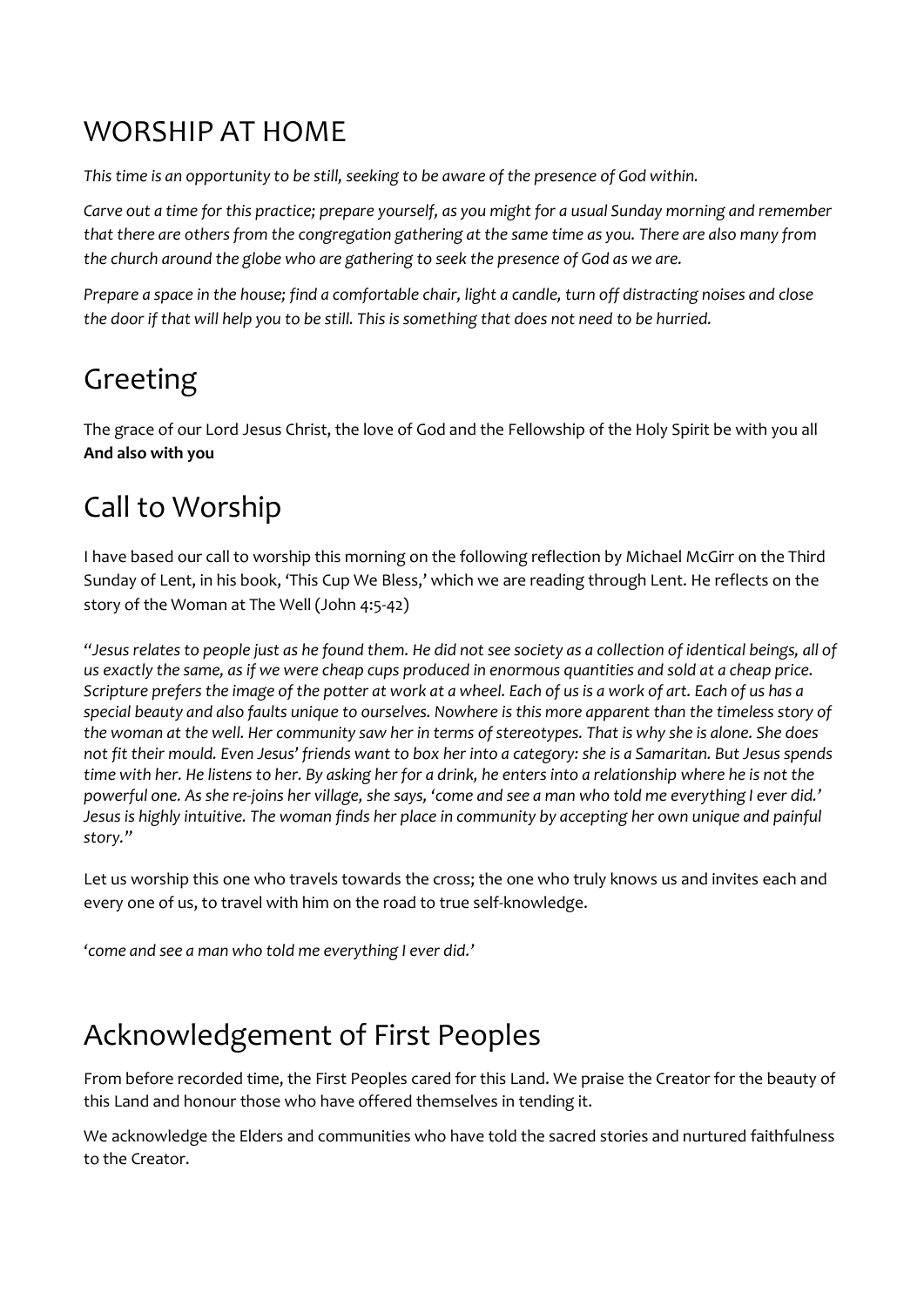We ask God's blessing on those who continue to work for the healing and restoration of this Land and Her Communities.

## Welcome and introduction

Welcome to worship in this place which we call church: our church place. For Jesus place was important. In particular, he looked towards Jerusalem as a place of significance in his life and the life of the world. He knew his destiny and the destiny of the whole Created Order was associated closely with him and that city. The season of Lent has us travelling towards Jerusalem. Last week Jesus lamented the rejection of prophets and seers by Jerusalem and this week he exposes more failure within Jerusalem: the 'blame game' – a game of condemnation and finger pointing and he calls those engaged in such behaviours to repentance. And what might that look like? Let's see.

# Prayers of adoration, confession and forgiveness

Our land is alive with the glory of God **desert sands hum and gum trees dance.** Brown grasses sing **and mountains breathe their stillness**. All created things add their rhythms of delight **and even stones rap out their praise.**

Let our voices mingle with those of the earth; **may our hearts join the beat of her joy,** for our triune God is with us: **the Source of all being surrounds and upholds us. Christ Jesus walks beside and before us. The Spirit moves within and between us. Blessed be God, our wonder and delight.**

*(Silence)*

This house of prayer is a house of grace. We gather here to learn our needs: not to justify ourselves **but to say we are sorry,** not to cling to the familiar **but to risk the untested,** not to enjoy our own decency **but to worship a holy God – repenting of our own shortcomings** not merely to practice positive thinking **but to be caught up in God's joy.**

*(Silence)*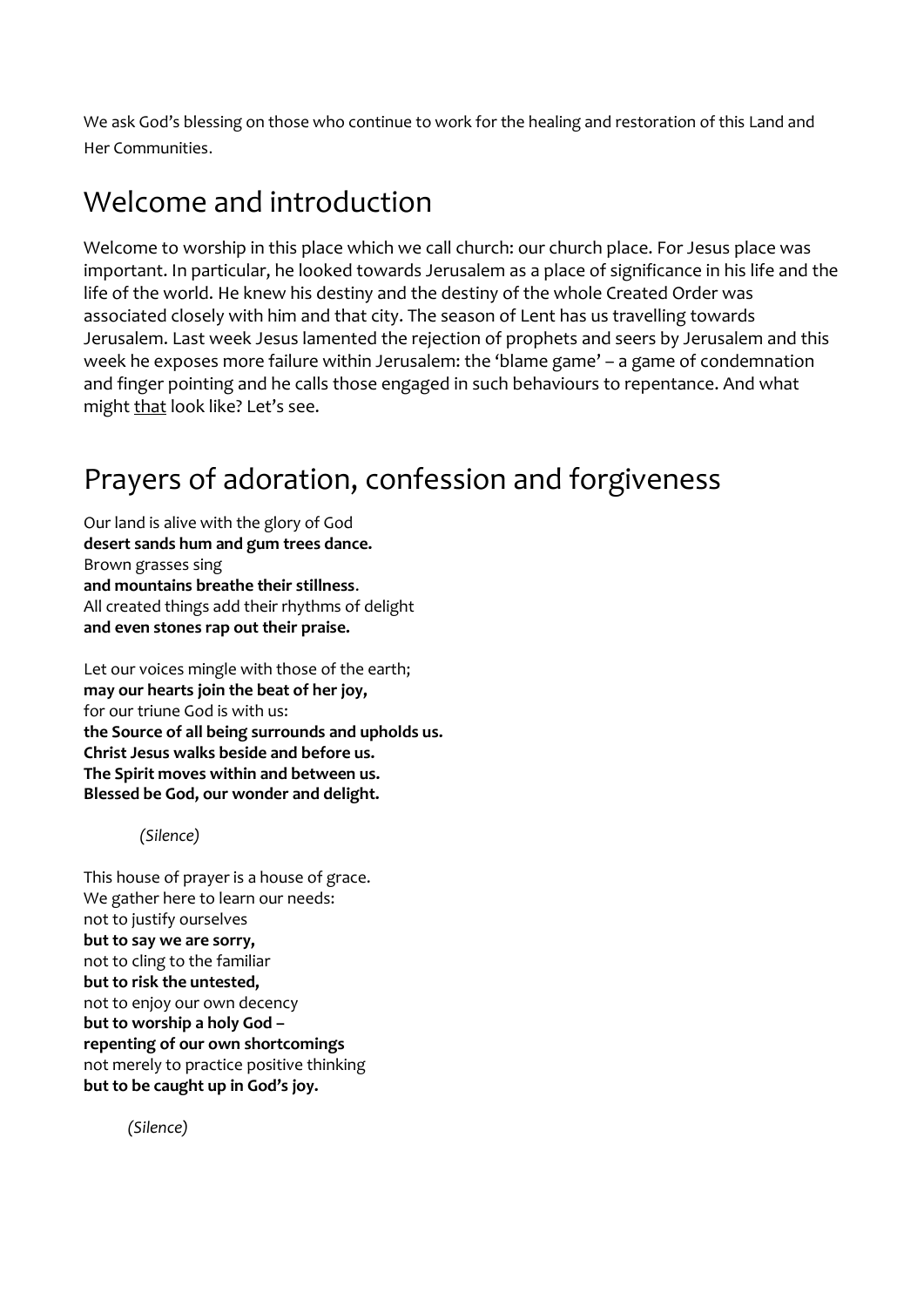Together we say **Search me, O God, and know my heart; test me and know my thoughts. See if there is any wicked way in me, and lead me to the way everlasting** 

 *Uniting in Worship 2*

#### ASSURANCE OF PARDON

We do not deserve forgiveness, Lord, yet your love is so great, so unutterably immense, that your forgiveness and renewal is ours for the asking. So, we ask Lord have mercy **Lord have mercy**

God of mercy, re-create your children as people of integrity, so that, discerning the true from the false, we may hold on to the Truth, revealed to us in all its fullness, in Jesus Christ. Release us into the freedom of God's children, honouring Christ before all. We pray in his name. **AMEN**

## Scripture read by Marg Davis

Your word O Lord, is a lamp to our feet **A light to our path**

## Isaiah 55:1-9

Ho, everyone who thirsts, come to the waters; and you that have no money, come, buy and eat! Come, buy wine and milk without money and without price. <sup>2</sup>Why do you spend your money for that which is not bread, and your labour for that which does not satisfy? Listen carefully to me, and eat what is good, and delight yourselves in rich food. <sup>3</sup>Incline your ear, and come to me; listen, so that you may live. I will make with you an everlasting covenant, my steadfast, sure love for David. <sup>4</sup>See, I made him a witness to the peoples, a leader and commander for the peoples. <sup>5</sup>See, you shall call nations that you do not know, and nations that do not know you shall run to you, because of the Lord your God, the Holy One of Israel, for he has glorified you.

 $6$ Seek the Lord while he may be found, call upon him while he is near; 7let the wicked forsake their way, and the unrighteous their thoughts; let them return to the Lord, that he may have mercy on them, and to our God, for he will abundantly pardon. <sup>8</sup>For my thoughts are not your thoughts, nor are your ways my ways, says the Lord. <sup>9</sup>For as the heavens are higher than the earth, so are my ways higher than your ways and my thoughts than your thoughts.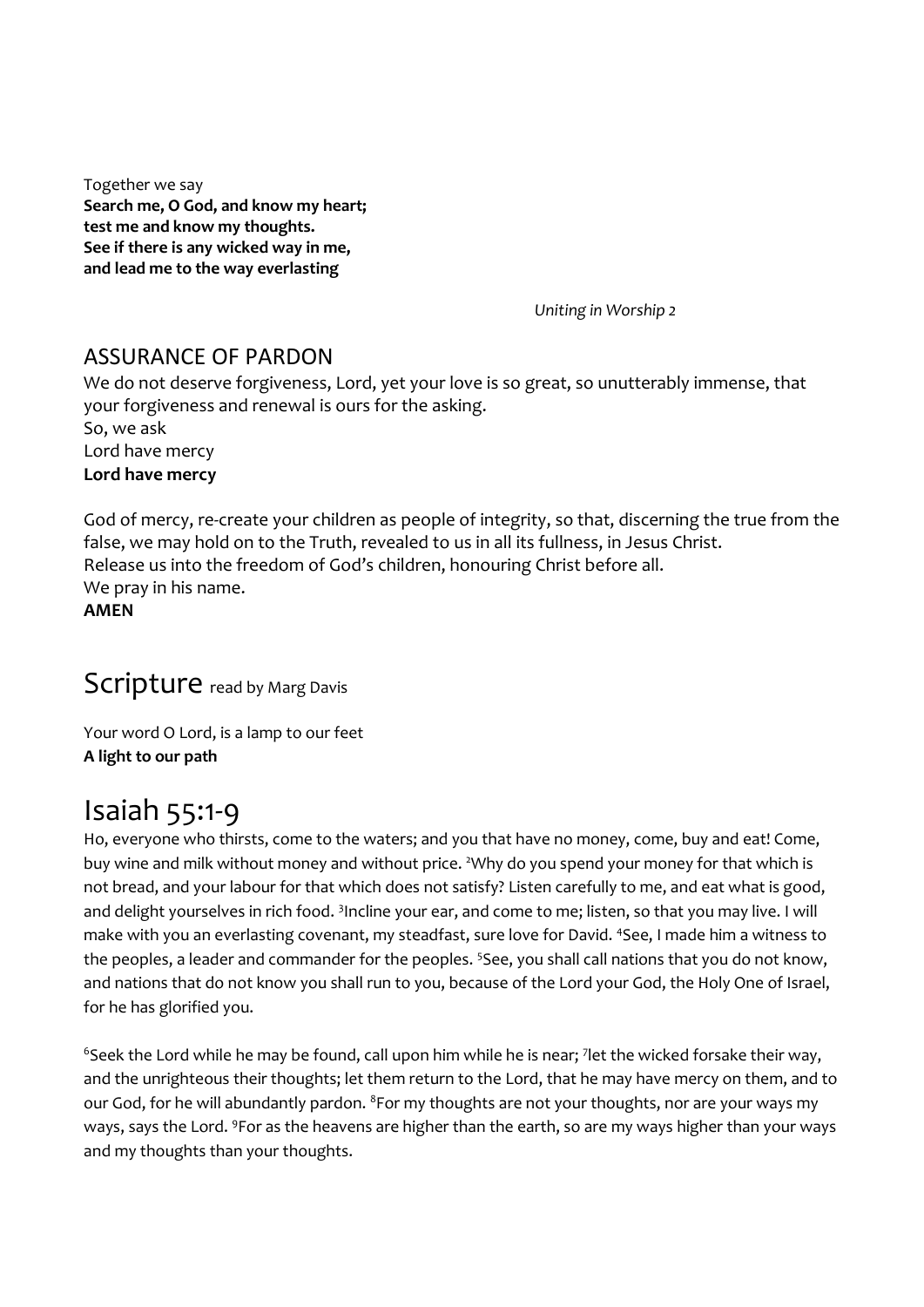# Psalm 63: 1-8

O God, you are my God, I seek you, my soul thirsts for you; my flesh faints for you, as in a dry and weary land where there is no water.

**So I have looked upon you in the sanctuary, beholding your power and glory.** Because your steadfast love is better than life, my lips will praise you. **So I will bless you as long as I live; I will lift up my hands and call on your name.** My soul is satisfied as with a rich feast, and my mouth praises you with joyful lips **when I think of you on my bed, and meditate on you in the watches of the night;** for you have been my help, and in the shadow of your wings I sing for joy. **My soul clings to you; your right hand upholds me.**

# Luke 13:1-9

At that very time there were some present who told him about the Galileans whose blood Pilate had mingled with their sacrifices. <sup>2</sup>He asked them, "Do you think that because these Galileans suffered in this way they were worse sinners than all other Galileans? <sup>3</sup>No, I tell you; but unless you repent, you will all perish as they did. <sup>4</sup>Or those eighteen who were killed when the tower of Siloam fell on them—do you think that they were worse offenders than all the others living in Jerusalem? <sup>5</sup>No, I tell you; but unless you repent, you will all perish just as they did."

<sup>6</sup>Then he told this parable: "A man had a fig tree planted in his vineyard; and he came looking for fruit on it and found none. <sup>7</sup>So he said to the gardener, 'See here! For three years I have come looking for fruit on this fig tree, and still I find none. Cut it down! Why should it be wasting the soil?' <sup>8</sup>He replied, 'Sir, let it alone for one more year, until I dig around it and put manure on it. <sup>9</sup>If it bears fruit next year, well and good; but if not, you can cut it down.'"

The Word of the Lord **All praise to you, Lord Jesus Christ**

# Reflection

## Prayers of the People prepared by Heather Baxter

#### Let us pray

Creator God we pray for your magnificent creation – from the tiniest insect to the heights of amazing mountains, from colourful flowers to the still waters of billabongs. We watch with horror at the ferocity of floods on the east coast of Australia, and wonder at how we can be yet again in clean-up mode. We hear the voices of the people affected by these floods – we want united action on climate change, not a blame game.

Father God we pray for the people of the world who have no safe place to live: the refugees fleeing violence in Ukraine, the thousands of people in Australia who are sleeping rough in their cars and in parks, and the people who are caught up in poor aged-care arrangements. We know that in Australia we have failed to make homelessness and secure housing a priority for governments to address. God, help us to creatively imagine a new way of employing safe, affordable housing for all.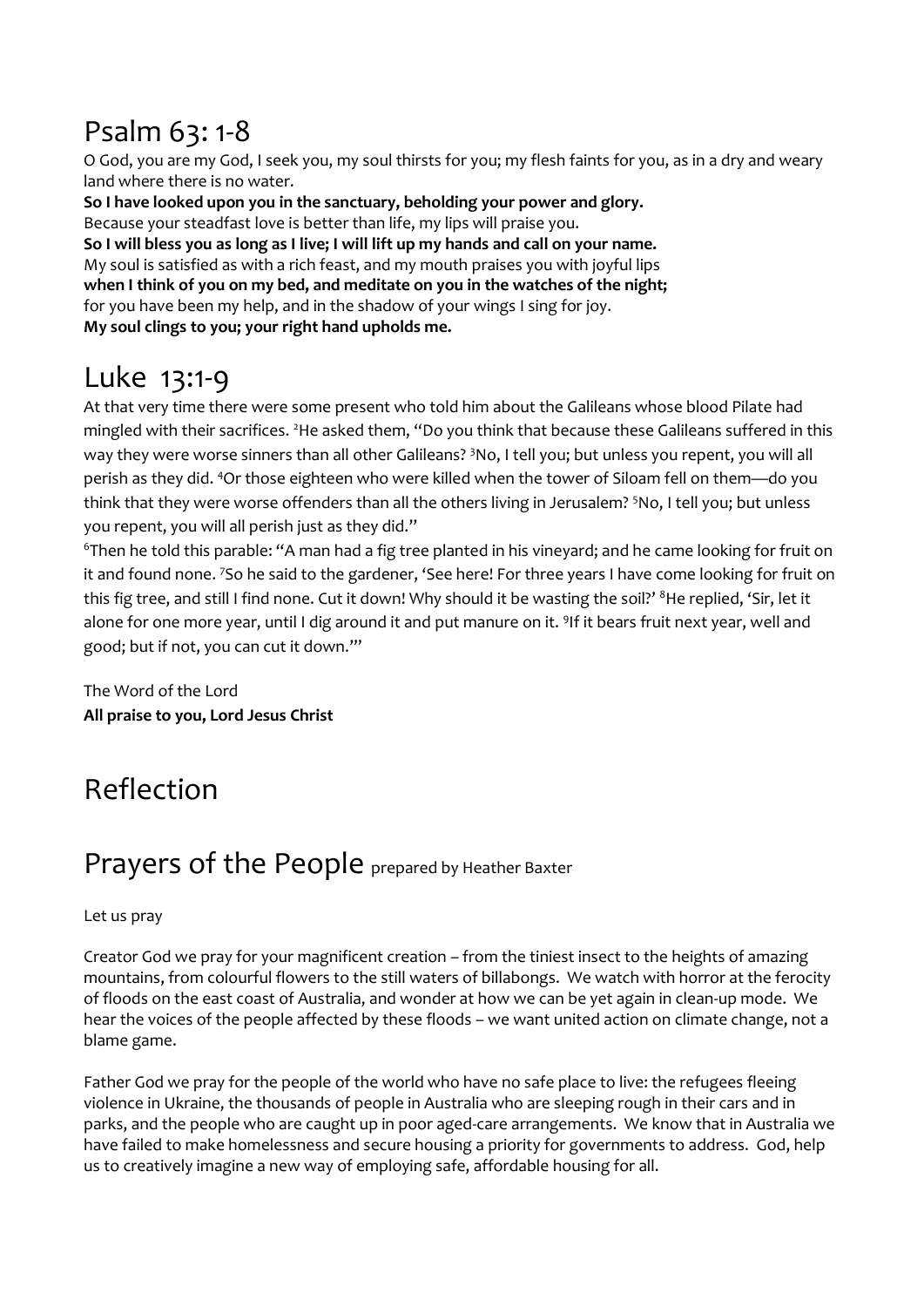Jesus, our companion, we pray for the people who are desperately ill. For those affected by COVID, those facing unexpected health conditions, and those affected adversely by the aging process. Help us, Jesus, to become what you desire – people who are able to be your voice in this world that is sometimes terrifying to people who are in pain.

We pray for our politicians in Australia as they prepare for the Federal election. We desire parliamentarians that are honest, transparent in their actions, and lead all Australians to a better future, as well as show compassionate global leadership. Help us to do the hard work of listening and watching each candidate's proposals, and then help us to choose wisely as we cast our vote.

We pray in Jesus' name Amen The Lord's Prayer

**Our Father in Heaven Hallowed be your name Your kingdom come Your will be done On earth as in heaven Give us today our daily bread Forgive us our sins As we forgive those who sin against us Save us from the time of trial and deliver us from evil For the kingdom, the power, and the glory are yours now and for ever Amen**

## Dismissal

Go now to all to whom God sends you, and speak whatever words God gives you. Rejoice in the truth and do not be afraid. Let all that you do and all that you say be filled with love, for love never ends.

# Blessing

Go in peace, for you do not go alone, God goes with you. Go in peace to serve the Lord. In the name of Christ **Amen.**

## Word of mission Marg Davis

We go in peace to love and serve the Lord, **In the name of Christ. Amen.**

Music and Words reproduced with permission under CCLI licenses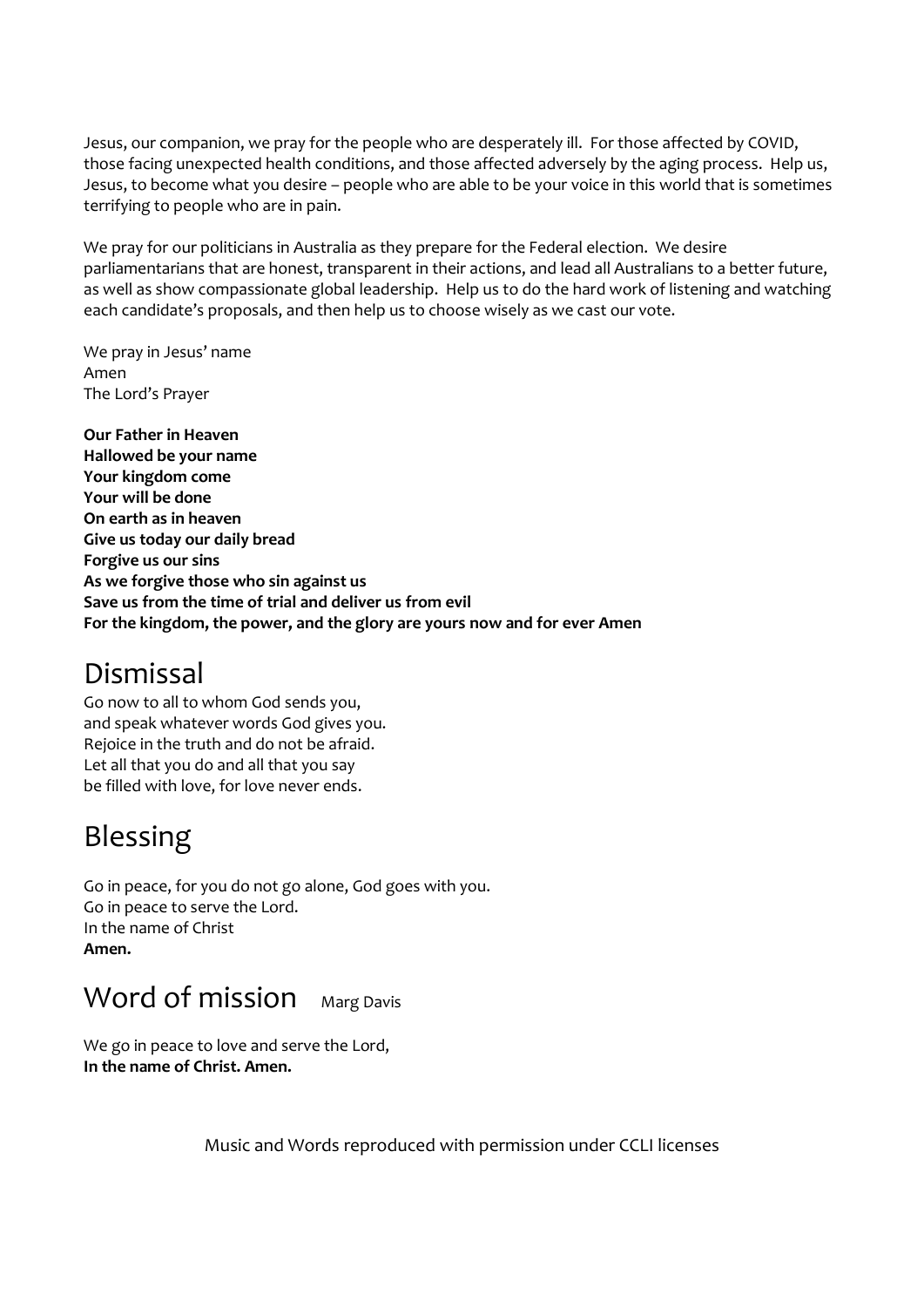Rev. Andrew Boyle Mobile 0409 869 009; Email: [ajmboyle@outlook.com](mailto:ajmboyle@outlook.com)

Music Director: Mr Peter Hurley

Administrator: Mrs Cathy O'Connor Fridays, 9am-5.00pm – 0411 958 127 [office@ormond.unitingchurch.org.au](mailto:office@ormond.unitingchurch.org.au)

## Website: [www.ormondunitingchurch.org](http://www.ormondunitingchurch.org/) NEWS AND NOTICES

## **ANDREW'S LEAVE**

Andrew is currently taking a period of personal leave until **Tuesday 29th March 2022** and during this time we ask that any pastoral matters be referred to Heather Baxter directly, and any administrative matters continue to be sent via the Church office at [office@ormond.unitingchurch.org.au](mailto:office@ormond.unitingchurch.org.au) or via the Church contact phone number on 0411 958 127. We ask that Andrew not be contacted directly via phone or email during this time.

### **WORSHIP DURING THE DEMOLITION PHASE**

The worship service for this weekend **20 March 2022 will be held face to face at the Ormond Church.**

## **POSTPONEMENT OF ORMOND LEARNING HUB COURSE (READING LUKE'S PASSION)**

*Please note: the March Learning Hub Course "Reading Luke's passion" has been postponed until further notice – a future date for the course will be determined in time.* 

### **LADIES LET'S DO LUNCH!**

Calling all ladies for a much needed get-together, chat & some delicious food! **WHERE: Bay Rd Nursery , 114 Bay Rd. Sandringham WHEN: Thursday 24th March TIME: 12.30pm**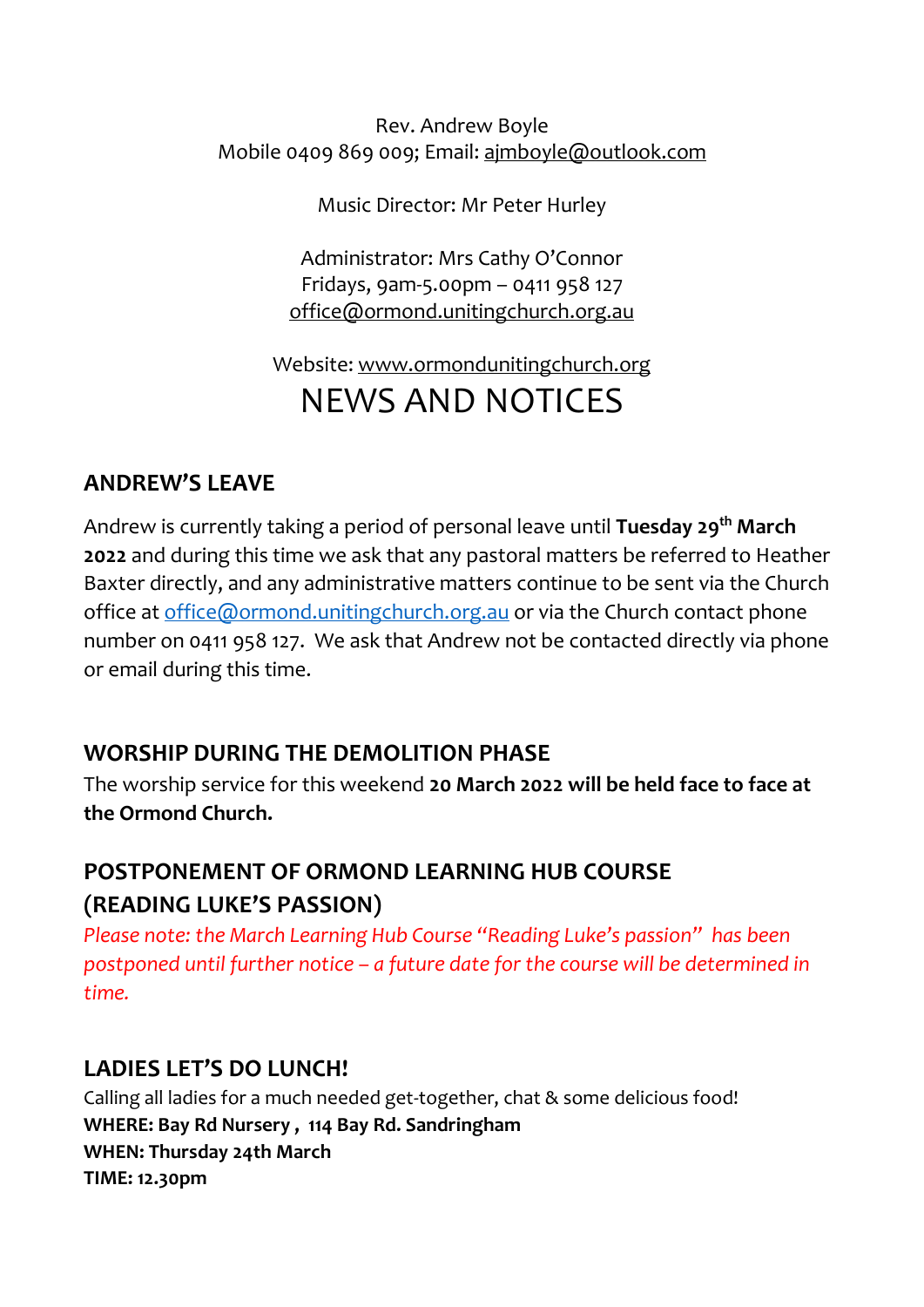#### **RSVP: Monday 21st March**

(Let me know if you need a lift)

From your Foodie Friend, Anne Barry 0421 074 033

## **UNITING WORLD – LENT EVENT**



#### **Please refer to the UnitingWorld link [here](https://unitingworld.org.au/two-ways-to-learn-and-grow-in-2022/) for some more information around the LENT EVENT**

Lent Event calls you to join other Christians in a pledge to give up or take up something in solidarity with those who live with less. Learn about how to be a good global neighbour and see the many ways to donate to support our work, knowing that every dollar is part of God's mission in the world, ending poverty and building hope.

### **EAST COAST of AUSTRALIA - FLOODING EMERGENCY APPEAL**

The recent floods in southern Queensland and NSW have been truly devastating in their magnitude and destruction. As is so often the case, the Uniting Church is stepping up to support individuals and communities affected by such disasters. Below you will find details of the National appeals from the Vic/Tas Moderator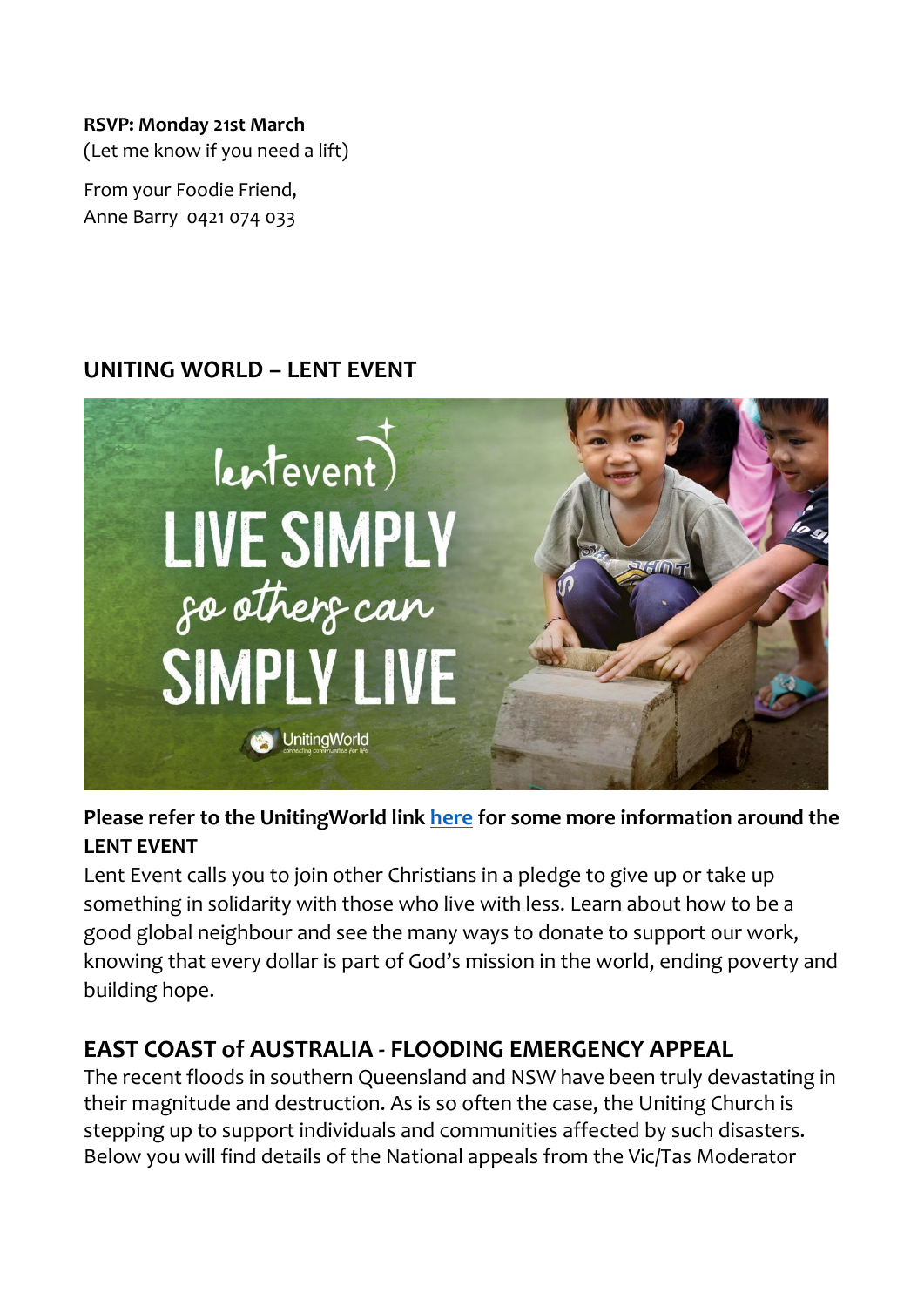Rev. Denise Lersch and National President Rev. Sharon Hollis to support the work of the Assembly in flood relief efforts. If you are able to contribute there is a button which takes you to a site where you can make a financial contribution to this work.

You will find the link [here](https://uniting.church/east-coast-flooding-emergency-appeal/) (press ctrl key and click mouse) for the national appeal launched by Uniting Church in Australia President, Rev Sharon Hollis.

## **ACT FOR PEACE – UKRAINE CRISIS**



As we are all aware, the crisis in the Ukraine has been devastating. Please refer to the link [here](https://actforpeace.org.au/take-action/churches/helpukraine-church/?utm_campaign=EM22-MAR-UKR-eDM1-CH&utm_medium=Email&utm_source=ac) (Cntrl & click mouse) for more information and for the many ways to donate and help this appeal.

### **ROSTER for Sunday 27 th March 2022**

| READING        | Kristina Parish      |                 |
|----------------|----------------------|-----------------|
| <b>PRAYERS</b> | <b>Warwick Barry</b> |                 |
| DOOR DUTY      | Lorraine Denniston   | David Northwood |